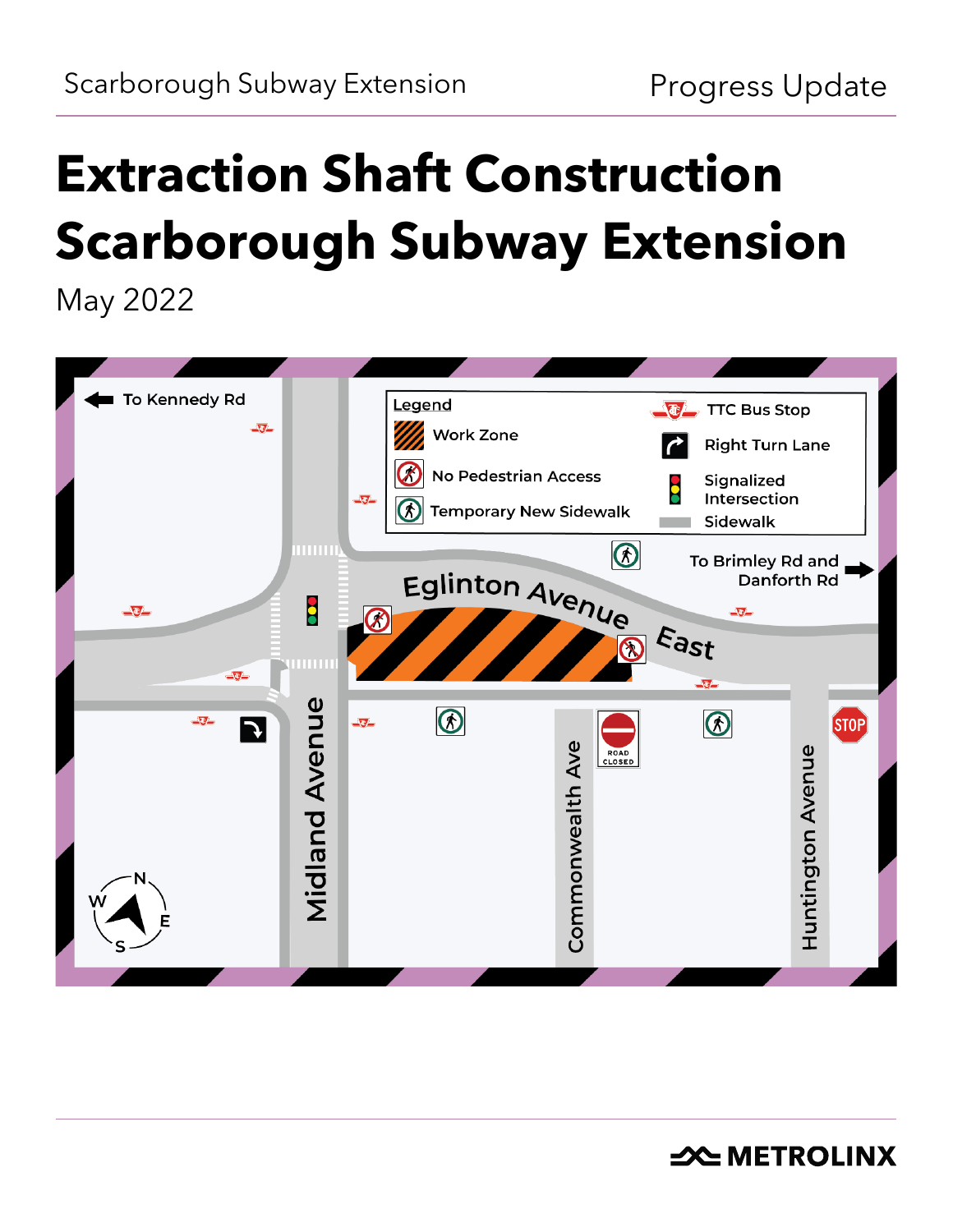#### **Project Background**

The Scarborough Subway Extension will extend the TTC's Line 2 subway service from Kennedy Station to Sheppard Avenue and McCowan Road, with three new stops at Lawrence and McCowan, Scarborough Centre and Sheppard and McCowan. The extension will replace the existing Line 3 (the Scarborough RT) and is estimated to be complete by 2029-30.

### **What is happening at Midland and Eglinton?**

Last year, the Project Team removed the buildings located at the northeast corner of Midland Avenue and Eglinton Avenue. We are now using this area to start building the extraction shaft for the tunnel boring machine (TBM). A single TBM is being used to construct the tunnel for the subway extension. Once the TBM completes its journey from the launch shaft site at Sheppard and McCowan, it will exit underground at this location.

#### **Is Eglinton Avenue being diverted?**

Yes, the TBM will exit underground on Eglinton Avenue, as shown on the attached map. To allow a constant flow of traffic and pedestrian use while construction is ongoing, a portion of Eglinton Avenue will be diverted onto the area that was cleared last year. The intersection at Midland and Eglinton will be moved slightly north to accommodate the diversion.

#### **What traffic impacts will there be?**

During construction, some westbound and eastbound lanes along Eglinton will be temporarily closed. As indicated on the map, sidewalk detours and bus stop relocations will also take place. Every effort will be made to minimize disruption, however, safety is a top priority.

#### **What kind of construction activities will take place?**

To build the extraction shaft, the Project Team will be drilling nearly 30 metres underground to create the frame for the shaft using concrete piles. Following the piling activities, excavation will take place to dig underground and allow a clear path for the TBM to be lifted out of the ground.

# **Noise and Vibration**

Noise and vibration from construction work are expected. During construction, every effort will be made to mitigate impacts as a result of noise and vibration. The equipment that is used onsite will include sound absorber pads to dampen noise. Noise and vibration monitoring equipment will be installed prior to construction. Other mitigation options may be considered.

# **How long will this take?**

Construction of the extraction shaft is now underway and is anticipated to be complete in fall 2023. The TBM is expected to arrive at the extraction shaft in spring 2024.

# **Contact Information**

Your opinion about this project matters. Please share your questions or comments about this project by emailing [ScarboroughSubwayExtension@Metrolinx.com](mailto:ScarboroughSubwayExtension@Metrolinx.com) or calling (416) 202-7900.

**Contact Us:**

Write to us at[: scarboroughsubwayextension@metrolinx.com](mailto:scarboroughsubwayextension@metrolinx.com)

Find us on Twitter @scarbsubwayext

Visit the website and sign up for Toronto East e-newsletter at[: www.metrolinx.com/scarboroughsubway](http://www.thecrosstown.ca/)